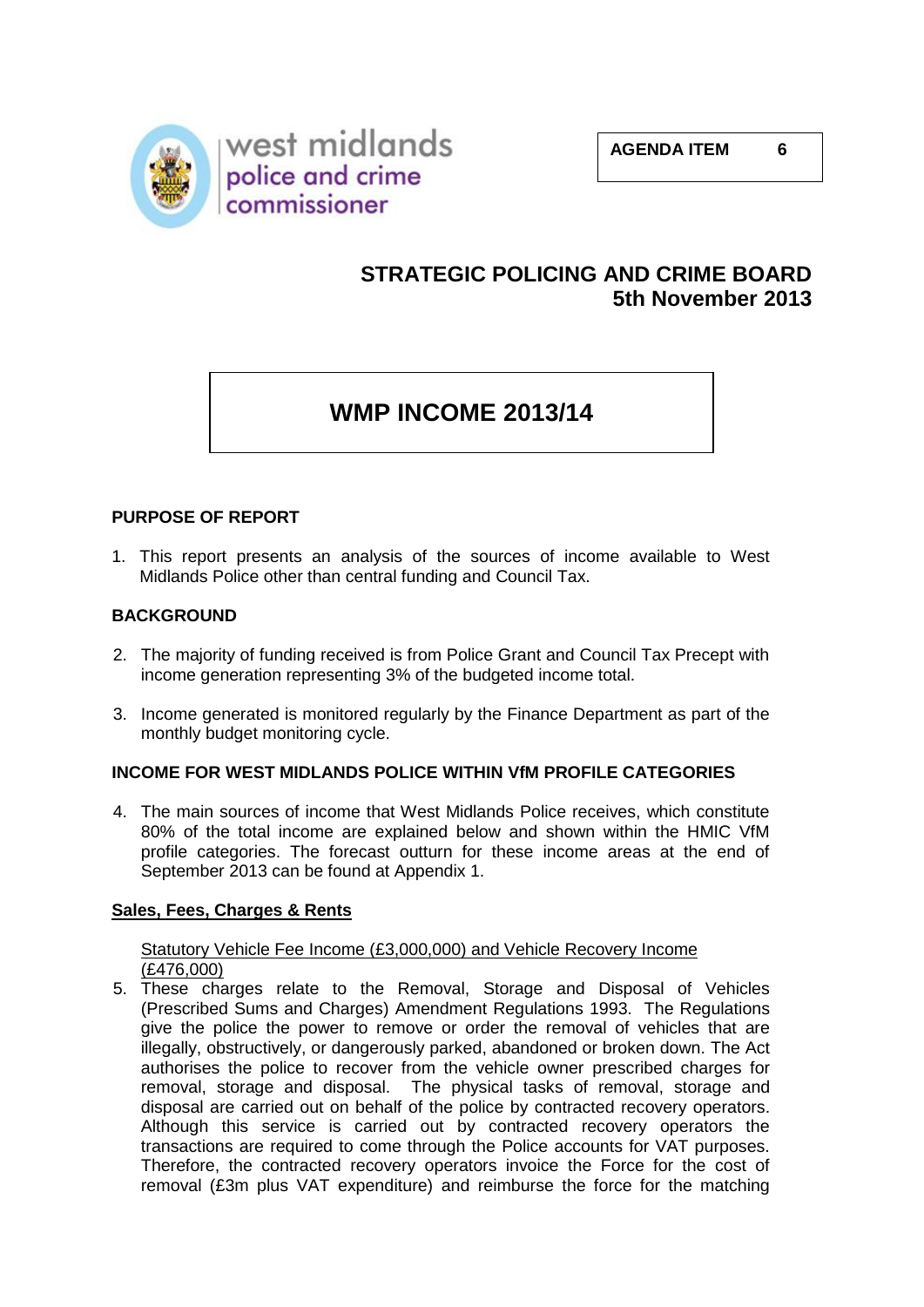income received (£3m plus VAT income), resulting in no overall effect to the Force bottom line but correct VAT accounting. In addition to this paper-based VAT accounting transaction, the Force receives genuine income through a management fee from the recovery operators for carrying out the removal which is currently £476,000.

## DAT Income £1,475,300

6. WMP employ Arrest Referral Workers on behalf of the Drug Action Teams in Birmingham (4) and Solihull (1) to work with people in relation to the treatment for drug and alcohol misuse. The costs are recovered on a quarterly basis and cover the cost of the Arrest Referral Workers along with the running costs of the Birmingham and Solihull teams.

#### Training Income £701,200

7. Training income comprises £630,000 Speed Awareness Course income and £71,200 income for Public Order Training at RAF Cosford. The Speed Awareness income supports the running of the Camera Enforcement Unit. The income is received from members of the public, caught speeding by camera, who pay a fine and undertake a speed awareness course. WMP receive the money on a monthly basis via an invoice from NDORS LTD who run the courses. The POT income is from Staffordshire, Warwickshire and West Mercia Police.

#### General Rents £496,400

8. This income stream comprises of £277,000 from CTU buildings and the remainder is from the rental of single quarters, the rental of police houses, the rental of advertising board space (Park Lane), and the rental of mast sites.

#### **Partnership Income**

## Safer Travel CENTRO Funding £725,700

9. This represents part funding towards the Safer Travel Team. Centro currently fund 48.65% of the total net costs, along with one off contributions from National Express (£90,000) and the Local Sustainable Transport Fund (LSTF), (£138,400). The funding is for fourteen Police officers, sixteen PSCO's, two support staff and associated non pay cost for the team, premises and vehicles.

#### **Reimbursed Income – excluding collaboration**

#### DBS Income £1,335,500

10. This is the annual external funding for the Disclosure Unit based at Aqua House. The funds cover the pay costs and the day to day running of the department. The funding comes from the Disclosure & Barring Service (formerly Criminal Records Bureau) and an invoice is sent to them on a monthly basis by completing a monthly budget return.

#### POCA Incentivisation £1,120,000

11. Proceeds of Crime Act income is paid by the Home Office quarterly in arrears and relates to a proportion of seized money that WMP has passed on to the Home Office. The funding is to support further asset recovery activities and crime prevention activities. The majority of this income is used to fund Financial Investigator posts, with a smaller budget being set aside for ideas generated within the Force.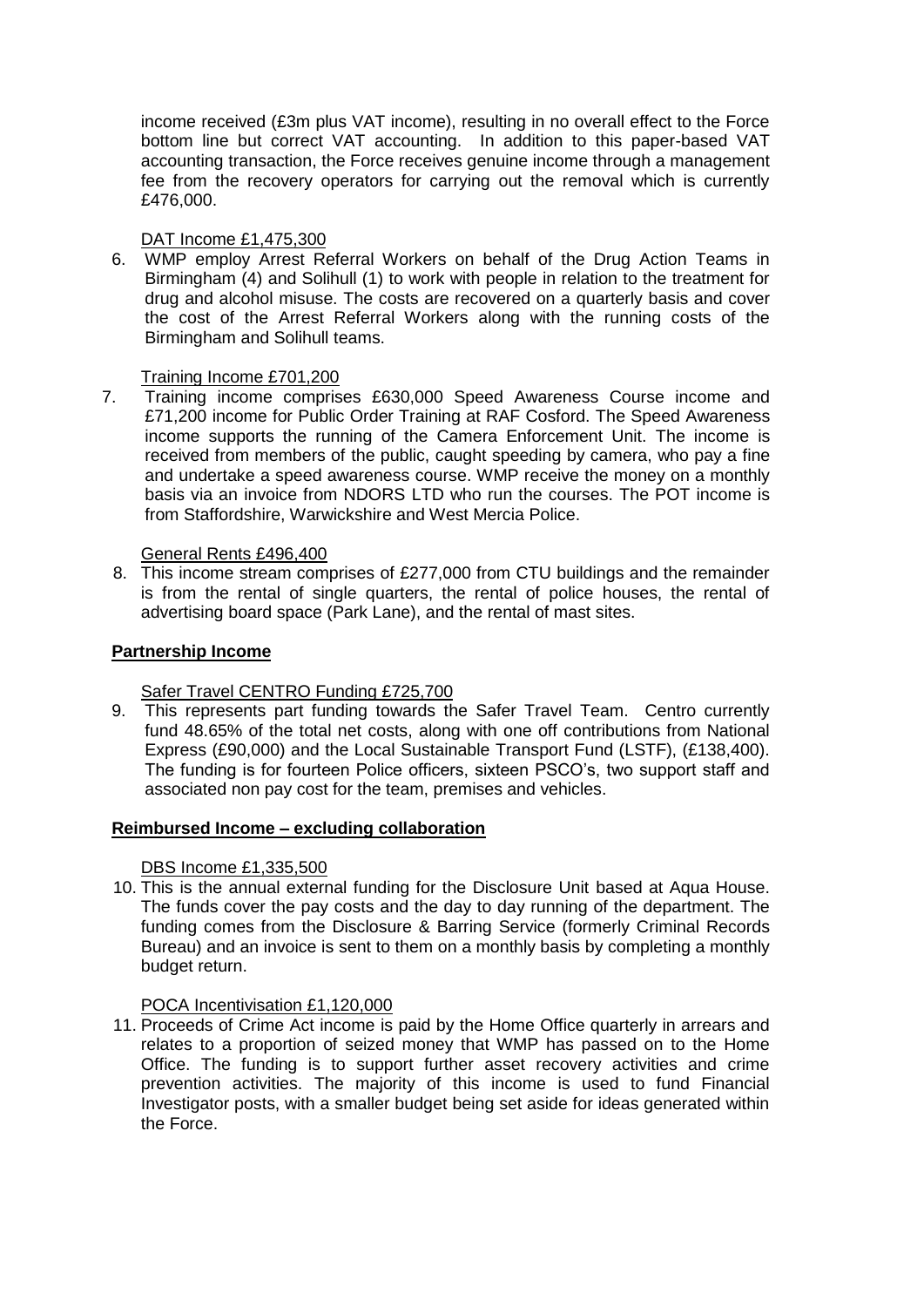Seconded Officers £973,400

12. This is income for Police Officers and Police Staff who are seconded to other Police Forces or external organisations. Invoices are raised to the relevant organisation in line with the individual's secondment agreement. All income is used to offset the pay and associated costs of that officer or staff member.

## **Special Police Services**

Airport Income £2,700,000

13. An annual invoice is raised to Birmingham International Airport Ltd for the cost of the policing unit which is dedicated to the airport site. £2.7m is the value which was mutually agreed in 2012, and is fixed for 2012/13, 2013/14 and 2014/15. The charge covers the cost of the police officers and staff who are based at the policing unit, together with vehicle costs, running costs and overhead charges.

Private Hire Football Matches £974,500

14. This is income from the football clubs in the WMP area: Aston Villa FC, Birmingham City FC, Walsall FC, West Bromwich Albion FC, Wolverhampton Wanderers FC. This covers policing of home matches. Also covered are subsistence and hospitality costs and accommodation costs for away matches where police officers attend as spotters.

#### **Government Grants / Various**

NABIS Funding £1,665,000

15. WMP acts as the host force for the National Ballistics Intelligence Service. This funding pays for the payroll, accommodation and operating costs of the service. NABIS funding is agreed by ACPO Chief Constable Council and is funded by the 43 forces of England and Wales via an annual subscription model on a pro rata basis linked to an individual force's gun crime reported figures.

## Other Income £3,900,000

16. This is a composite of all the other income sources for WMP. It includes prosecution costs recovered, accident reports, immigration prisoner income, alien certificates, sale of seized vehicles, low value vehicle sales, alarm inspectorate.

## **HMIC VALUE FOR MONEY (VfM) PROFILES**

- 17. The draft HMIC VfM study, due for final publication in October 2013, suggests that WMP generates a below average level of income per head of population when compared to the most similar group of forces. It is important, however, to note that when making comparisons some variances arise due to Forces not classifying items consistently.
- 18. The comparison Forces used within our most similar group are as follows and the key remains the same for all HMIC tables shown:-

#### **Key Force**

- **a** West Midlands
- **b** Greater Manchester (GMP)
- **c** Merseyside
- **d** West Yorkshire
- 19. Overall the report shows that West Midlands Police generates £6.60 income per head of population which is broadly the same as all Forces whose average income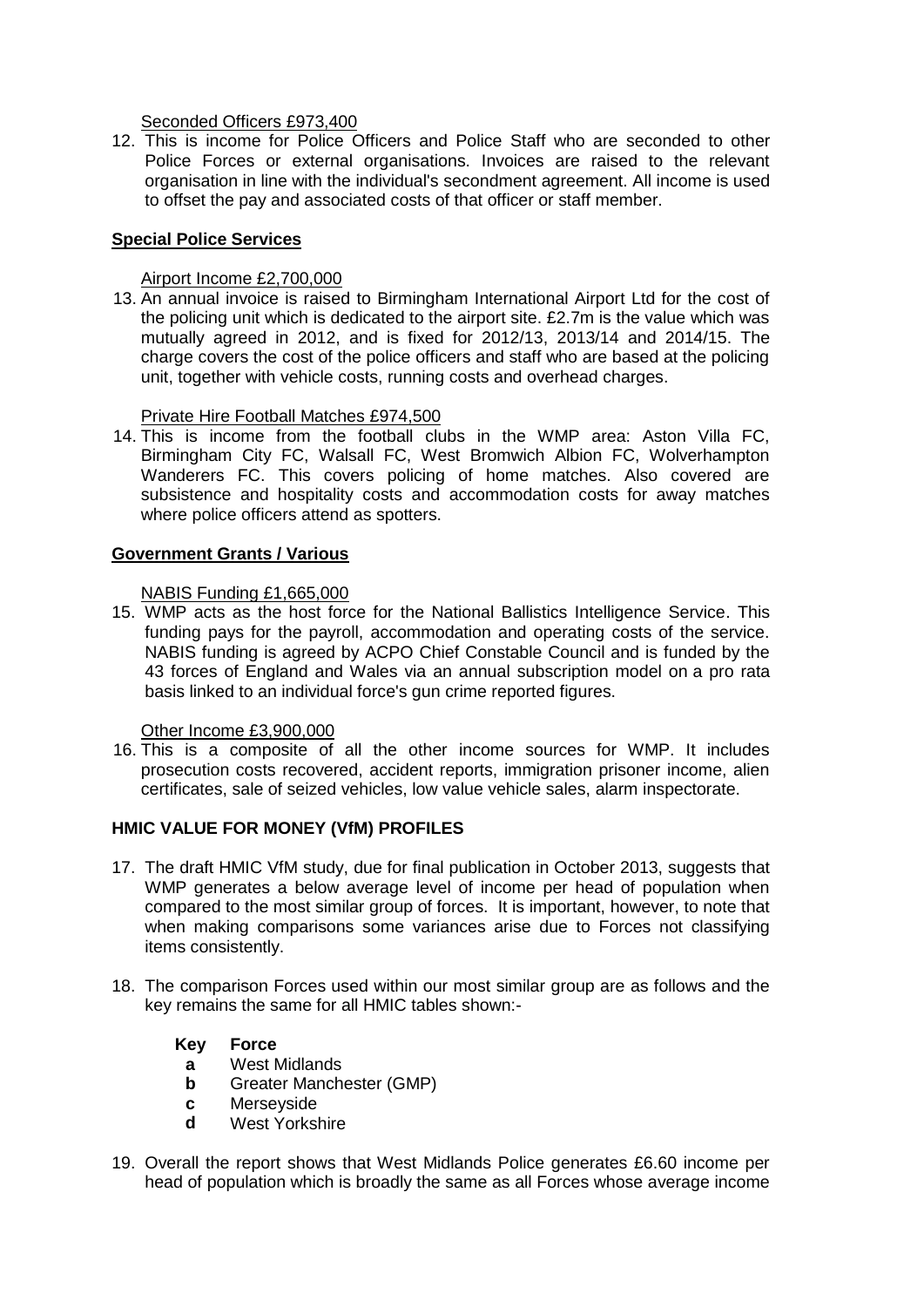generation is £6.30 per head but below our most similar Forces who average £8.70 per head. This is illustrated in the following diagram:-



#### Sales, Fees, Charges & Rents



20. In this area WMP generates approximately £3.40 per head of income compared to our most similar group generating around £2.30 per head. The average for all Forces is £2.20 per head. For WMP it includes income streams such as statutory vehicles fees and training as described in paragraphs 5-9.

#### Partnership Income



21. For WMP partnership income generation is low at 40p per head in comparison to the most similar forces who average £1.50 per head. West Yorkshire generates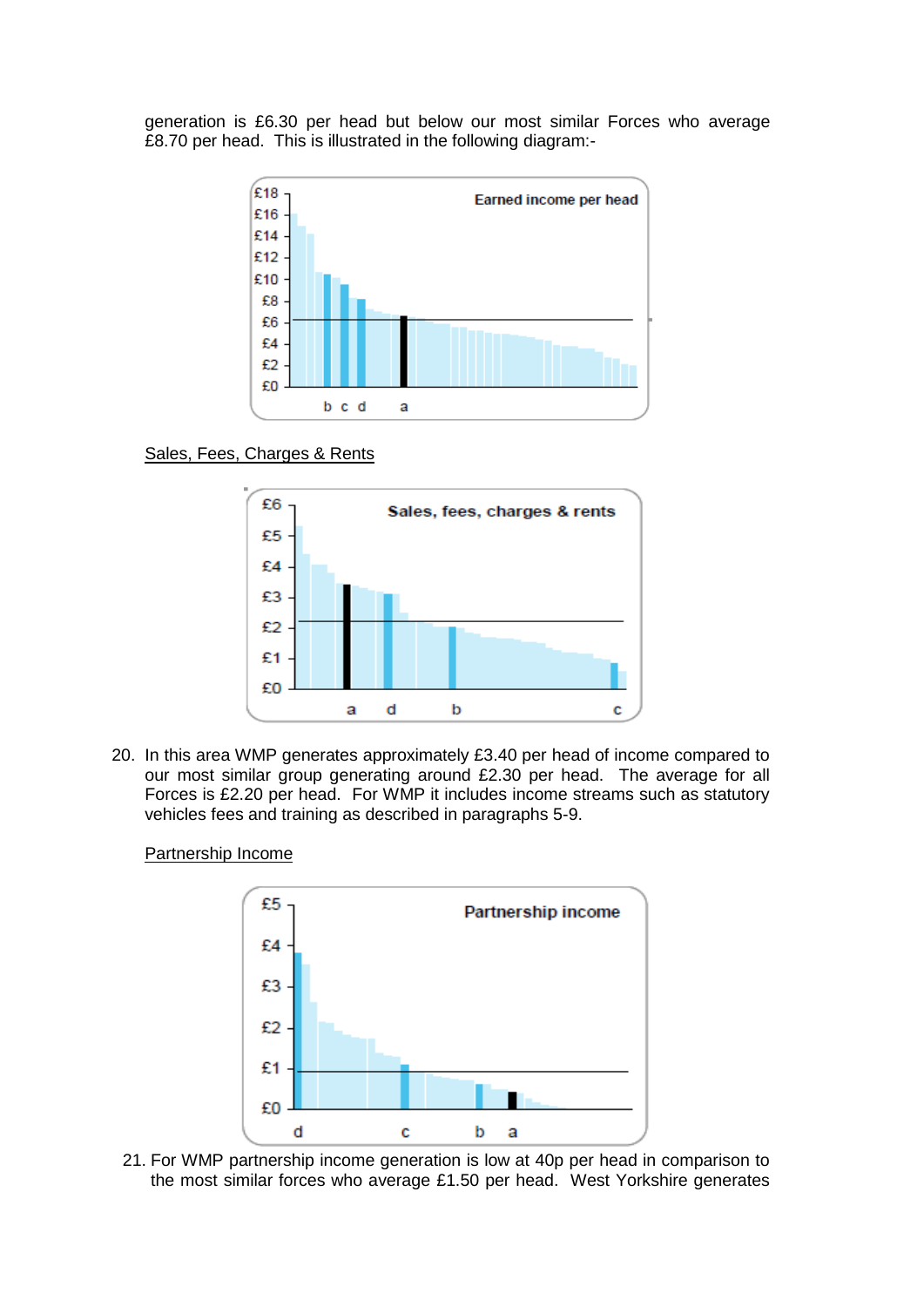the most income in this area due to the fact that they receive income of £4m mostly from Local Authority partners to fund 30% of their PCSOs. They also receive £1.2m safer schools funding for Police officers. Merseyside also receive funding from local authorities for PCSOs. In addition both of these Forces receive in excess of £1m each for Camera Safety Partnerships, whilst for WMP we receive £0.6m for Speed Awareness which is categorised in sales, fees and charges as detailed in paragraph 7.

Reimbursed Income – Excluding Collaboration



22. Within this category WMP is slightly above the average of all forces where income is £1.10 per head compared to the average of all forces, including the most similar at 90p per head. This area includes income from POCA, seconded officers and the Disclosure and Barring Service.

Reimbursed Income – Collaboration With Other Police Forces



23. This chart reflects the fact that WMP has very few collaborative projects with other Forces. The income shown represents collaboration in relation to Regional Organised Crime Units.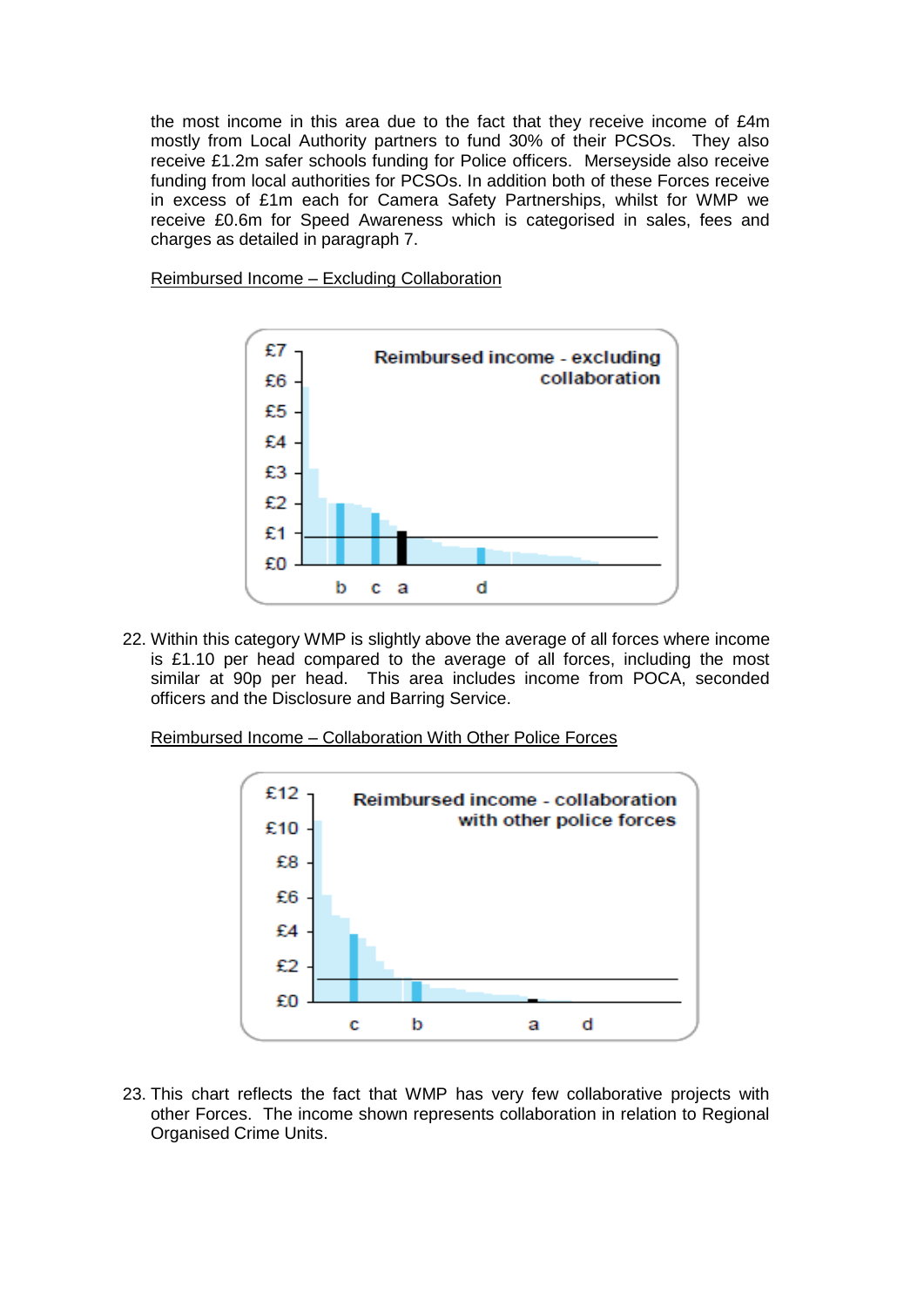

24. The position on Special Police Services income is to be expected given that it reflects private hire at football clubs. The higher levels generated by GMP and Merseyside reflect the football clubs within the Force area. GMP also receive around £7m for airport policing compared to £2.7m for WMP.

## **FINANCIAL IMPLICATIONS**

25. There are no additional financial implications arising from this report.

## **LEGAL IMPLICATIONS**

26. There are no legal implications arising from this report.

## **RECOMMENDATIONS**

27. The Board is asked to consider the levels of income anticipated for 2013/14

Mike Williams **David Wilkin** 

PCC's Chief Finance Officer The MEC's Chief Finance Officer WMP Director of Resources